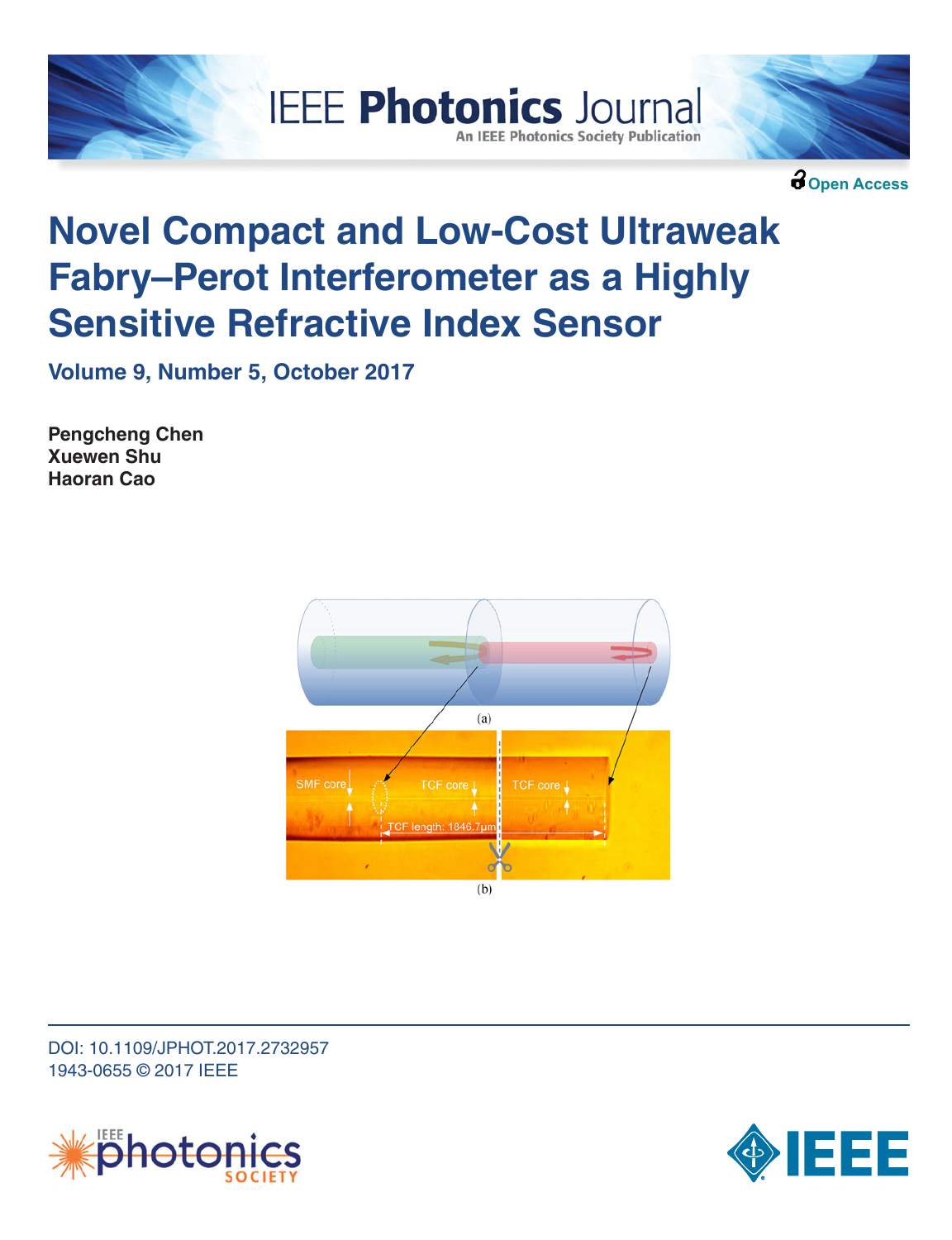# **Novel Compact and Low-Cost Ultraweak Fabry–Perot Interferometer as a Highly Sensitive Refractive Index Sensor**

#### **Pengcheng Chen, Xuewen Shu, and Haoran Cao**

Wuhan National Laboratory for Optoelectronics & School of Optical and Electronic Information, Huazhong University of Science and Technology, Wuhan 430074, China

*DOI:10.1109/JPHOT.2017.2732957*

1943-0655 © 2017 IEEE. Translations and content mining are permitted for academic research only. *Personal use is also permitted, but republication/redistribution requires IEEE permission. See http://www.ieee.org/publications\_standards/publications/rights/index.html for more information.*

Manuscript received May 23, 2017; revised July 16, 2017; accepted July 24, 2017. Date of publication July 28, 2017; date of current version October 11, 2017. This work was supported in part by the Director Fund of WNLO, in part by the National 1000 Young Talents Program, China, and in part by 111 Project (No. B07038). Corresponding author: Xuewen Shu (e-mail: xshu@hust.edu.cn).

**Abstract:** A novel compact refractive index (RI) sensor based on an ultra-weak intrinsic fiber Fabry-Perot interferometer (FPI) is proposed and demonstrated, which is simply fabricated by splicing a tiny section of thin-core fiber to a single-mode fiber. Such an FPI exhibits an average RI sensitivity of 240dB/RIU over a wide RI range of 1.3326–1.4305, with a maximum sensitivity of 1110.7dB/RIU at the RI of 1.4305. In addition, the FPI can also achieve the simultaneous measurement of the RI and temperature.

**Index Terms:** Optical fiber, refractive index sensing, Fabry-Perot interference, high sensitivity, fiber fusion, no temperature crosstalk.

# **1. Introduction**

Compared with traditional refractometers, such as Abbe refractometers, all optical fiber-based refractive index (RI) sensors have received much attention recently due to their inherent advantages of simple structure, small size, low cost and suitable for remote sensing. Various fiber-based RI sensors, including fiber Bragg gratings (FBG) [1], long period fiber gratings (LPG) [2], fiber surface plasmon resonance (SPR) [3], and a variety of interferometers [4]–[13], etc., have been widely studied. However, most of the reported fiber RI sensors are wavelength-modulated sensors, which usually have temperature cross-talk and require expensive wavelength demodulation instruments although some of them can achieve high RI sensitivity or resolution (for example, 3.55  $\times$  10<sup>-6</sup> reported in [12] with OSA resolution of 1 pm).

To date, fiber-based intensity-modulated refractometers have also been proposed to measure RI, including microholes [14], multimode interferometers (MMI) [15], Michelson interferometers (MI) [16], [17] and Fabry-Perot interferometers (FPI) [18]–[27]. Among these schemes, the FPI based sensor is outstanding due to its ability to measure the RI and temperature simultaneously by demodulating the intensity variation (or contrast) of the interference fringes together with the wavelength shift of the interference spectrum. Thus, the cross-talk between the RI and temperature can be eliminated by simultaneous intensity and phase demodulation. Unfortunately, the sensitivities or resolutions of those reported intensity-modulated RI are relative low (6.7  $\times$  10<sup>-5</sup> [14], 3.8  $\times$  10<sup>-4</sup>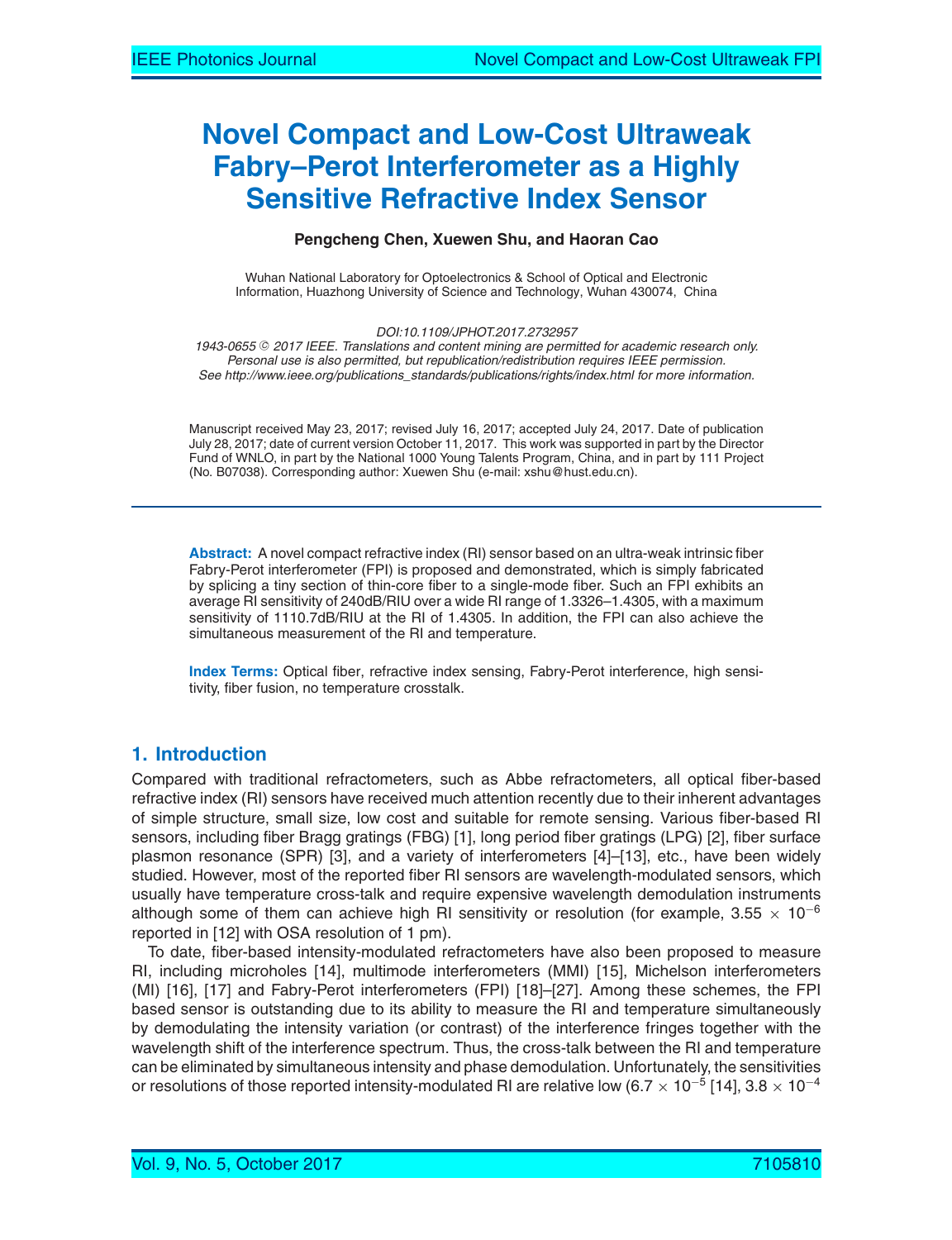

Fig. 1. Illustration of the low fringe contrast intrinsic FPI model.

 $[15]$ , 1  $\times$  10<sup>-3</sup> [18], 6.2  $\times$  10<sup>-5</sup> [19], 4.2  $\times$  10<sup>-5</sup> [20], 2  $\times$  10<sup>-5</sup> [21], 3.4  $\times$  10<sup>-5</sup> [22], 1.4  $\times$  $10^{-5}$  [24], 1.7 × 10<sup>-5</sup> RIU [26] and 1.5 × 10<sup>-5</sup> [27]), which greatly limits them in the practical applications.

Recently, by introducing a refractive index-modified dot (RIMD) in single mode fiber (SMF) with a femtosecond laser, we have developed a low fringe contrast FPI and also revealed that there are two ultra-sensitive zones existing in such FPI based RI sensors [28]. The fabrication process for the RIMD is straightforward while the device is compact, robust and assembly-free. However, the micromachining method needs expensive computer-controlled translation stage system and femtosecond laser, which is an important factor that needs to be considered in some practical applications.

Thin-core fiber (TCF) has been widely used for fabricating transmissive and reflective modal interferometers such as MMI [29], [30] and MI [16], [17]. As for a transmissive MMI, the size of the device is usually large. An MI is a reflective probe, but its size is still not small enough. To obtain a high fringe contrast interference spectrum, lateral offset splicing [16] or additional reflective surface [17] are required, which increases the manufacture steps and costs. Compared with MMIs and MIs, FPIs are far more compact and simple in structure.

In this paper, we demonstrate a highly sensitive intensity-modulated RI sensor based on a compact and ultra-weak in-line FPI, which was fabricated by splicing a tiny section of TCF to a lead standard SMF. Due to the slightly differential refractive index between the cores of the two fibers, a low fringe contrast FPI is obtained in air, while high fringe contrast can be obtained in solutions, especially when the surrounding RI is near the ultra-sensitive zones. The fabricated sensor exhibits a high average RI sensitivity of 240 dB/RIU over a wide RI range of 1.3326–1.4305, with a maximum sensitivity up to 1110.7 dB/RIU and a resolution of 9  $\times$  10<sup>-7</sup> RIU at the RI of 1.4305, which is near the ultra-sensitive zone. Compared with other intensity-modulated RI sensors based on fiber fusion splicing technique, the sensitivity of our device is generally one order of magnitude higher [15]–[17]. Moreover, the RI sensor also exhibits the ability to measure the surrounding refractive index (SRI) and temperature simultaneously, with a temperature sensitivity of 10.1 pm/ $^{\circ}$ C. The proposed device possesses the advantages of compact size, easy fabrication, low cost, high sensitivity and no temperature cross-talk.

# **2. Basic Principle**

The basic structure of our proposed intrinsic FPI is illustrated in Fig. 1. There are two reflection mirrors in the sensor head: Mirror 1 (within the fiber) and Mirror 2 (at fiber end) with reflection coefficients of  $R_1$  and  $R_2$ , respectively. Here,  $R_2 = [(n_{co} - n_{SRI})/(n_{co} + n_{SRI})]^2$ , with  $n_{co}$  and  $n_{SRI}$  being the index of the fiber core and SRI, respectively. Thus the normalized strength of the interference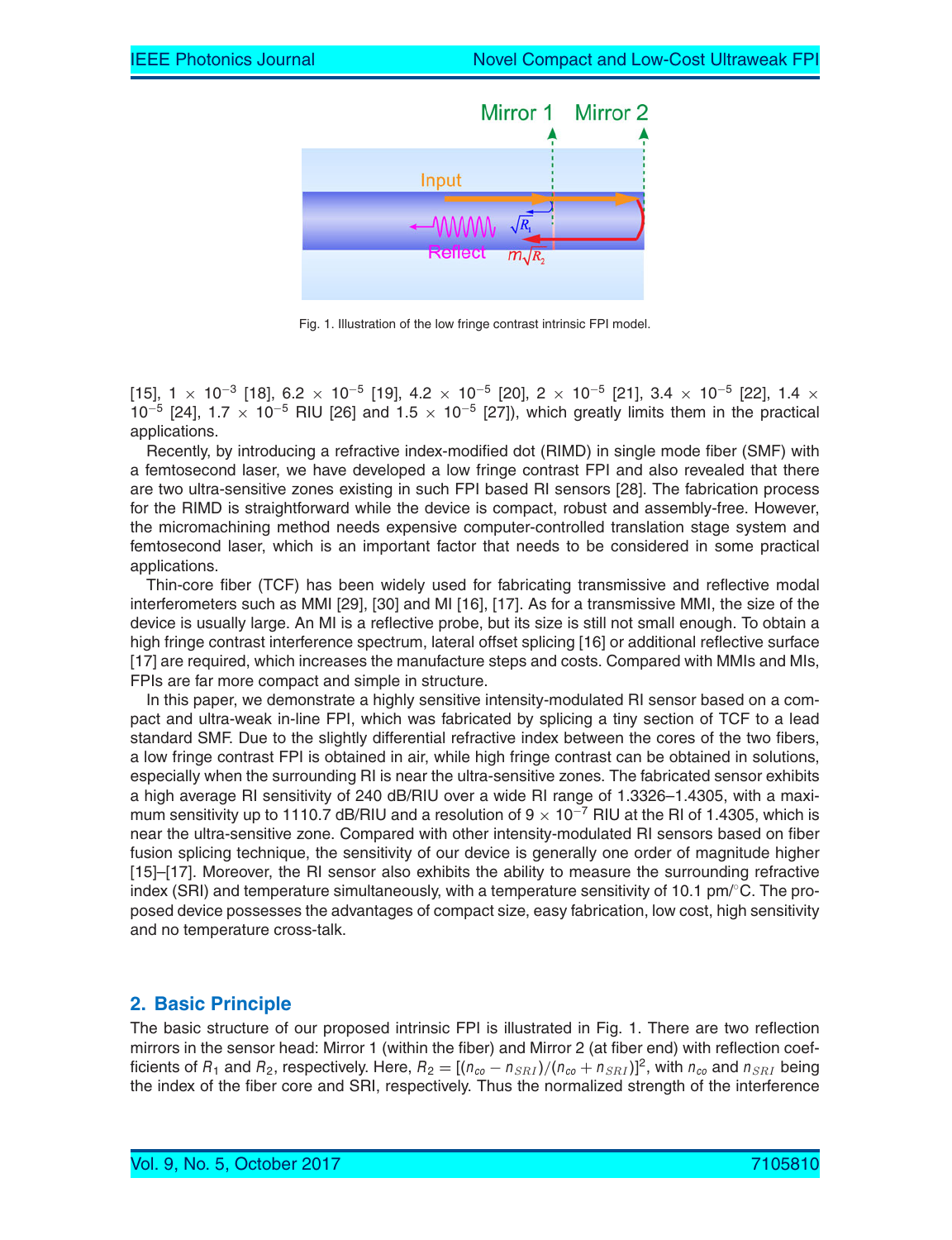

Fig. 2. Variation of the effective reflectance with the SRI.

fringes can be modeled using the following equation:

$$
I = R_1 + m^2 R_2 + 2\sqrt{R_1 R_2} m \cos(2\varphi) \quad (n_{\text{ex}} \le n_{\text{co}})
$$
  

$$
I = R_1 + m^2 R_2 - 2\sqrt{R_1 R_2} m \cos(2\varphi) \quad (n_{\text{ex}} > n_{\text{co}})
$$
 (1)

Where  $m = (1 - \alpha)(1 - \gamma)(1 - R_1)$ ,  $\varphi = 4\pi n_{\text{col}}/\lambda$  is the phase shift in the cavity, L is the length of the cavity;  $\alpha$  is the intensity attenuation factors of the Mirror 1;  $\gamma$  is defined as the transmission loss factor of the cavity.

From Eq. (1), the interference fringe visibility *V* can be derived as:

$$
V = \frac{I_{\text{max}} - I_{\text{min}}}{I_{\text{max}} + I_{\text{min}}} = \frac{2 \frac{m \sqrt{R_2}}{\sqrt{R_1}}}{1 + \left(\frac{m \sqrt{R_2}}{\sqrt{R_1}}\right)^2}
$$
(2)

As the Mirror 1 is located in the fiber core completely, the SRI has no influence on the *R*1, i.e., the value of $R_1$  is a constant in RI measurement, and one can see that only  $R_2$  depends on the SRI to be measured. Therefore the effective reflection coefficient of Mirror 1 and 2 can be explained as:

$$
\sqrt{R_1} = \text{const}
$$
  

$$
m\sqrt{R_2} = m\left|\frac{n_{co} - n_{SRI}}{n_{co} + n_{SRI}}\right|
$$
 (3)

Here, we assume that the  $\sqrt{R_1} \ll m\sqrt{R_2}$  in the air ( $n_{SRI} = 1$ ). Thus  $V \sim 0$ , i.e., the visibility of the interference fringe pattern is very low in the air. However, when the SRI is increased within a certain range, the value of *<sup>m</sup>*√*R*<sup>2</sup> will decrease and will approach <sup>√</sup>*R*1, *<sup>V</sup>* will increase to <sup>∼</sup>1, which means maximum visibility can be obtained. As a result, the dip intensity of the wavelength or the contrast of the interference fringe variation against the SRI variation will be observed.

Fig. 2 shows the relationship between the  $\sqrt{R_1}$  (constant) and  $m\sqrt{R_2}$  (changing with the SRI) versus SRI, respectively. It is obvious that there are two crossing points ( $n_1$  and  $n_2$ ) between the straight line ( $\sqrt{R_1}$ ) and the curved line ( $m\sqrt{R_2}$ ), and four different zones can be divided (i.e.,  $n < n_1$ ,  $n_1 < n < n_{co}$ ,  $n_{co} < n < n_2$  and  $n > n_2$ , marked as zone 1-4, respectively), which have different response trends for SRI sensing.

In order to illustrate this visually, we can simulate the evolution of the reflection spectra of the RI sensor versus the SRI according to Eq.  $(1)$ , as shown in Fig.  $3(a)$ – $(d)$ . Note that the specific experimental parameters are unknown, the parameters used in the simulation are assumed to be: m = 0.226,  $n_{co} = 1.47$ ,  $\sqrt{R_1} = 0.0034$ , L = 50  $\mu$ m. These assumptions have no effect on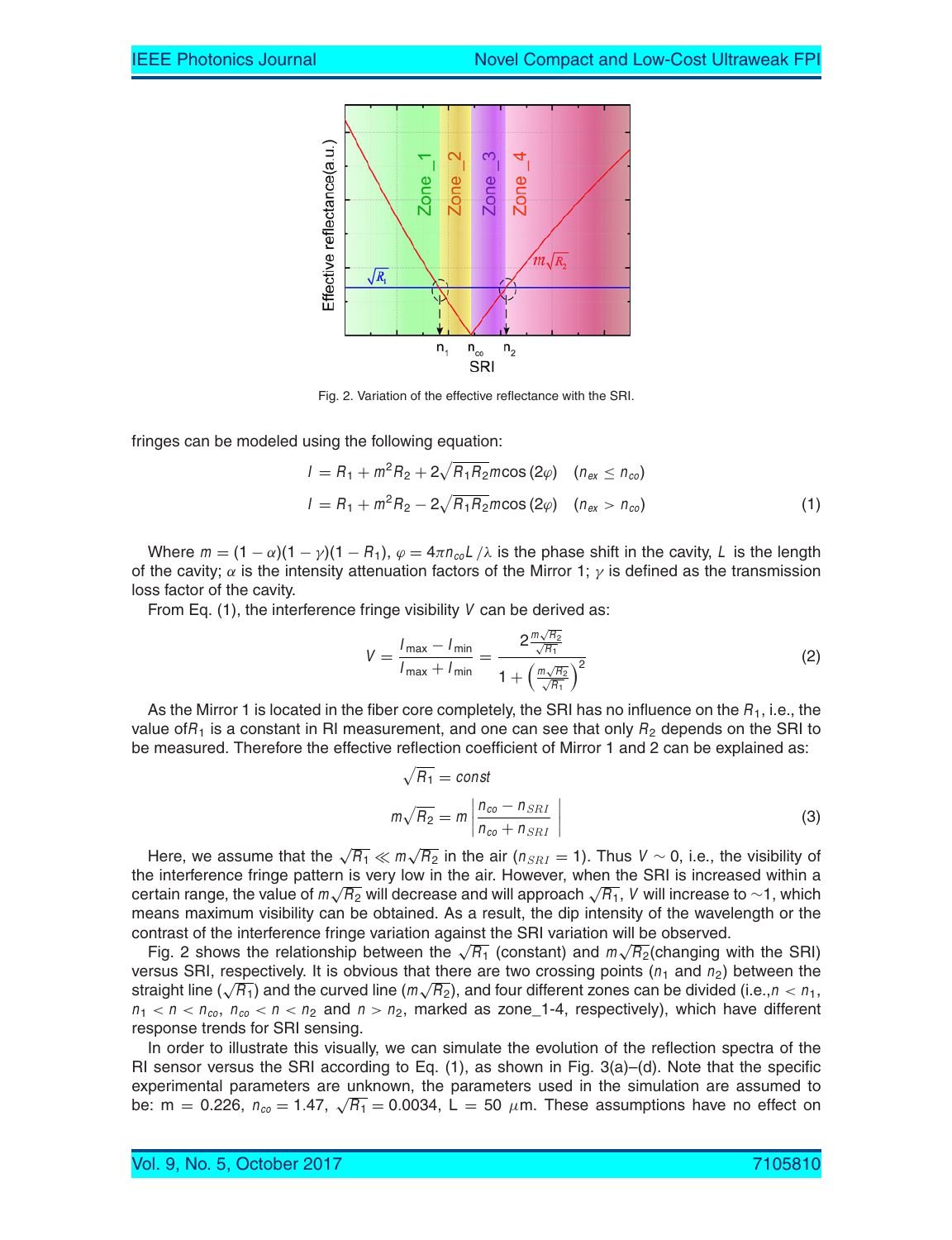

Fig. 3. (a)–(d) Simulated reflective spectra of FPI in four RI regions, respectively.

our understanding of the intrinsic phenomenon because the trend is consistent. It can be seen in Fig. 3(a)–(d) that the dip strength of the fringe change quickly as the SRI approaches the transition regions between zone\_1 and 2 and zone\_3 and 4 respectively. The rate of change reaches maximum when the SRI values around  $n_1$  and  $n_2$  shown as the intercept points in Fig. 2. It is evident that there are two extremely sensitive zones (RI near  $n_1$  and  $n_2$ ), where the RI sensitivity exhibits a flip-flop feature and reaches an ultra-high sensitivity for RI sensing. And there is a  $\pi$ -phase shift between the cases of RI  $< n_{co}$  and RI  $> n_{co}$  due to the half-wave loss. Moreover, according to Eq. (3), when  $\sqrt{R_1} = m\sqrt{R_2}$ , one can calculate the values of the two crossing points, which are found to be  $n_1 = 1.4164$  and  $n_2 = 1.5049$ . And from Fig. 3(a)–(d), one can see clearly that the values of the two crossing points are ∼1.4164 and 1.505, respectively, which means that the evolution of the reflection spectra of the sensor versus the SRI (see Fig. 3) is agree well with the effective reflectance model (see Fig. 2).

### **3. Device Fabrication**

The schematic of our proposed RI sensor based on FPI is shown in Fig. 4(a). The fabrication process of the differential mirror reflectance FPI only involved fiber cleaving and fusion splicing. The specific processes were as follow: first, a section of end cleaved single mode Erbium-Ytterbium co-doped TCF (DF1500Y) with core and cladding diameter of  $\sim$ 5  $\mu$ m and 125  $\mu$ m, respectively, was spliced to a standard communication SMF (YOFC.) by a commercial fusion splicer (FEM-80S, Fujikura) in the automatic mode, to form mirror 1 at the SMF/TCF fusion interface. Then the other end of the TCF was cleaved with a certain length to obtain Mirror 2. A broadband source (BBS), an optical spectrum analyzer (OSA, AQ6370, Yokogawa) and a fiber circulator were used to monitor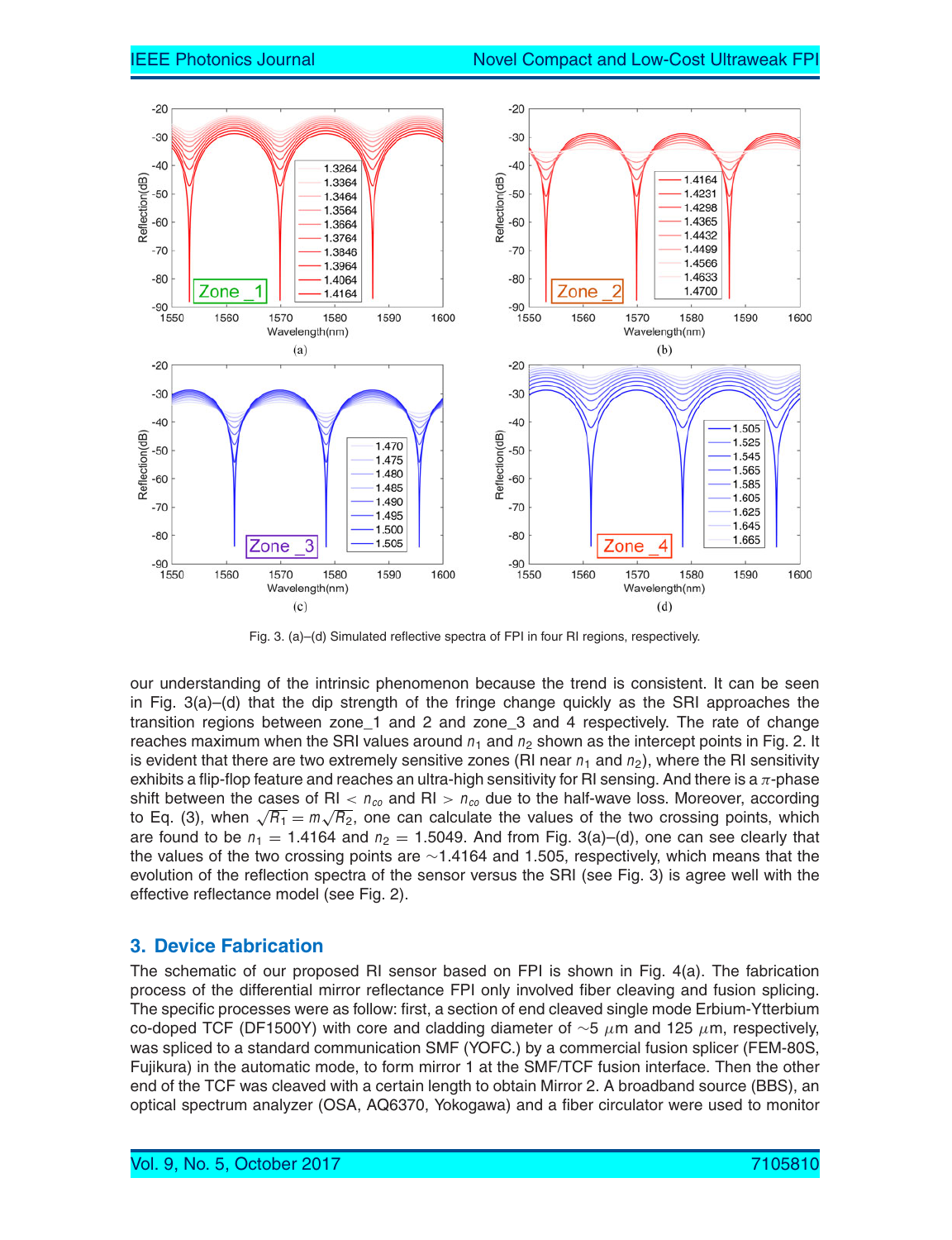

Fig. 4. (a) Schematic of the fabricated FPI. (b) Microscope image of the FPI near the splicing point at the SMF/TCF interface and near the end face of the TCF.

the interference spectrum. Fig. 4(b) shows the microscope image of the FPI fabricated in the fiber, where the measured TCF length is  $\sim$ 1846.7 µm.

The normalized reflection spectrum of one sample is shown in Fig. 5(a), where it is clearly seen that, a low fringe contrast interference spectrum is obtained in air. The fringe visibility is only ∼1.2 dB and the free spectral range (FSR) is ∼0.4 nm. Note that the normalized reflectance spectrum intensity in the air is greater than 0, which indicates that after the sensor was fabricated, compared with the reflectivity of the original SMF end face, the total reflectivity of the reflectors increases. The FPI end face Fresnel reflection mainly comes from the TCF/air interface, while the original SMF end face Fresnel reflection comes from the SMF/air interface, which means that the reflectivity of the TCF/air interface is larger than the SMF/air interface. The DF1500Y single mode optical fiber has exceptionally high doped concentration, which makes the index of the DF1500Y TCF core slightly larger than the YOFC SMF core. Therefore, the normalized reflectance spectrum intensity in the air is greater than 0.

# **4. Refractive Index Test and Discussion**

To verify the ultra-sensitivity zone indicated in theoretical analysis, we examined the FPI tip at SRI with different concentrations of sucrose solutions. The RI of the sucrose solutions were calibrated by an Abbe refractometer at room temperature. After each measurement, the sensor head was carefully cleaned with alcohol to eliminate the residual test liquid on the end face of the fiber until its original spectrum is recovered in the air for next RI test. As shown in Fig. 5(a), the intensity of the reflection spectrum decreases gradually when the RI increases from 1.0000 (air), 1.3326 (water) to 1.4305 (sucrose solution) and the visibility of the interference fringes increases gradually at the same time. The initial visibility is only ∼1.2 dB when the device is in the air. When the probe is in the liquid (1.3326 < RI < 1.4305), the visibility increases with the RI increasing and it reaches ∼22 dB at the RI of 1.4305. However, when the RI increases from 1.4305 to 1.4639, the visibility decreases gradually, as shown in Fig. 5(b). And when the RI continues to increase from 1.4731 to 1.4963, the reflection spectrum variation trend is similar to the RI range (1.3326 to 1.4305), as shown in Fig. 5(c). Fig. 5(d) shows the relationship of the strength of the deepest dip (∼1500.56 nm for  $R_{\text{I}}$  <  $n_{\text{co}}$  and 1500.36 nm for RI >  $n_{\text{co}}$ , respectively) versus the SRI. It is evident that there is an extremely sensitive zone near the RI of 1.4305, where the RI sensitivity exhibits a flipflop feature and reaches an ultra-high sensitivity for RI sensing. More interesting, as shown in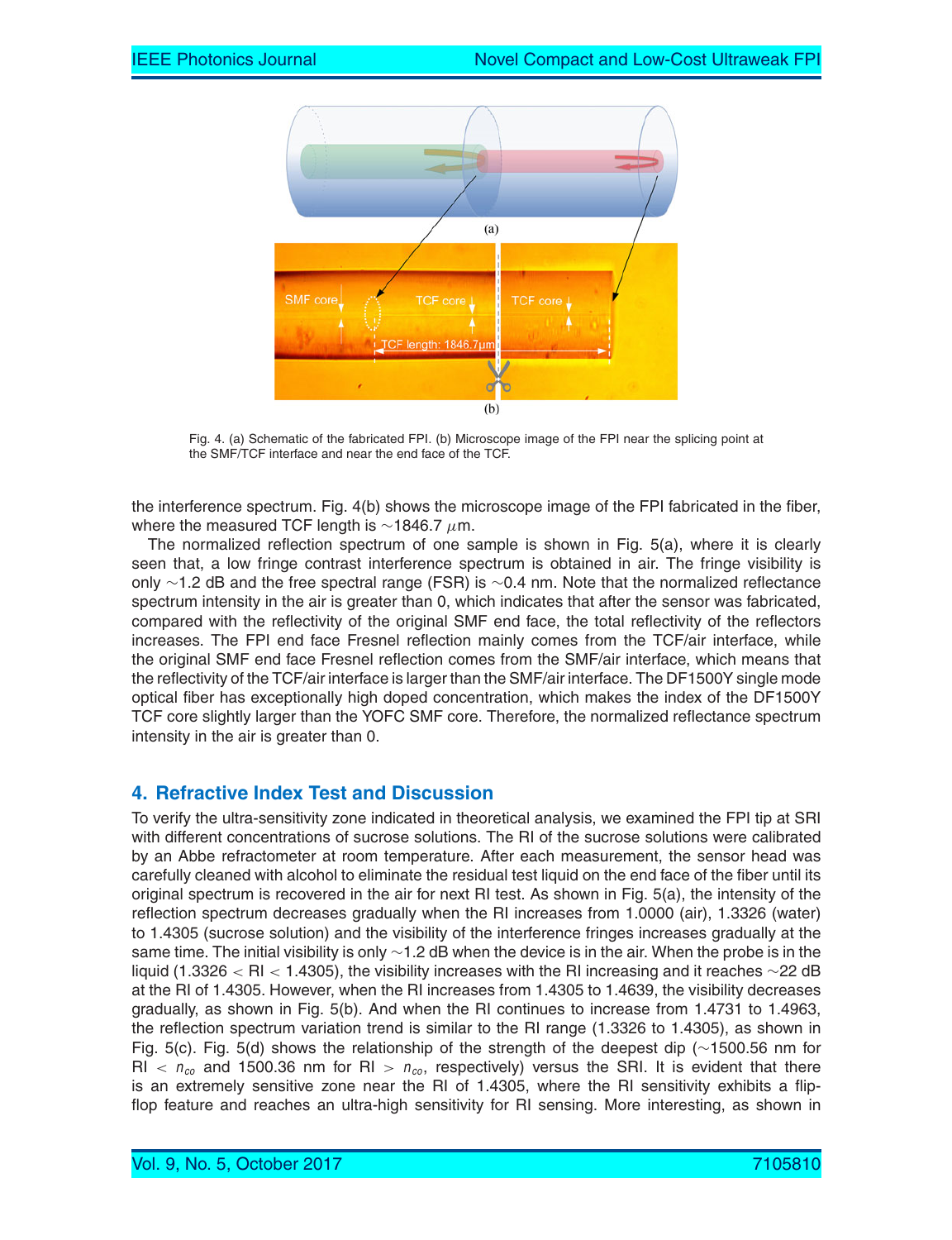

Fig. 5. (a)–(c) Measured reflective spectra of FPI in zone\_1-3, respectively. (d) Measured fringe dip intensity at 1500.56 nm and 1500.36 nm in regions versus RI in zone\_1-3, respectively. (e) Measured fringe dip intensity at 1500.56 nm versus SRI and its rational fitting curve in zone\_1. (f) Measured RI sensitivity in zone\_1.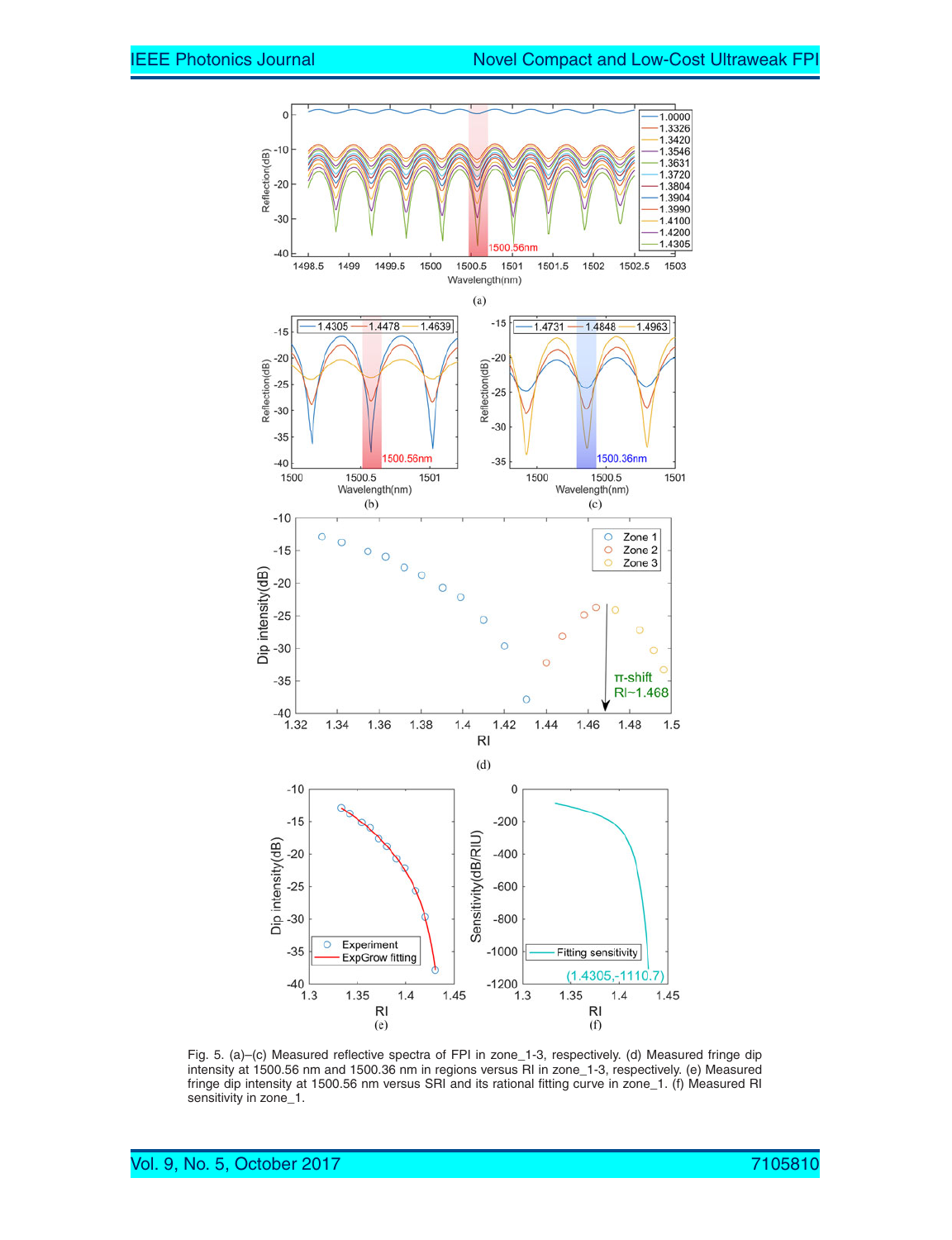| Sensor types | Key structure           | Maximum sensitivity/(dB/RIU) |
|--------------|-------------------------|------------------------------|
| MMI [12]     | SMF-MMF                 | 110                          |
| MI [13]      | <b>SMF-</b> lateral TCF | 202                          |
| MI [14]      | SMF-TCF-SMF             | 208                          |
| FPI [16]     | SMF-HCF                 | 16                           |
| FPI [17]     | SMF-laser drilling hole | 37                           |
| FPI [19]     | SMF-HF etching hole     | 29.7                         |
| FPI [20]     | SMF-Au film-SMF         | 43.6                         |
| FPI [21]     | SMF-fiber film-SMF      | 72.6                         |
| FPI [23]     | SMF-PCF                 | 21.5                         |
| This paper   | SMF-TCF                 | 1110.7                       |

TABLE 1 Sensitivity of Various Intensity-Modulated Fiber RI Sensors Based on Splicing Fusion

Fig. 5(d), we can estimate the index of the DF1500Y fiber core is ∼1.468, which corresponds to the  $\pi$ -phase shift point. The  $\pi$ -phase shift occurs since the light is reflected from an interface from an optically thinner medium to an optically denser medium when the  $SRI > 1.468$ . Therefore, by using  $L_{cavity} = \lambda^2/2n_{co}FSR$ , we can calculate the TCF fiber length, i.e., the cavity length, to be ∼1916.8 μm, which is close to the measured value (∼1846.7 nm). Further more, by combining the value of TCF core index and the equation:  $(n_{co} - n_1)/(n_{co} + n_1) = (n_2 - n_{co})/(n_2 + n_{co})$ , where  $n_1 = 1.4305$ ,  $n_{co} = 1.468$ , one can calculate the value of the second RI extremely sensitive zone (*n*2) to be ∼1.5065, which is beyond the maximum refractive index of the test sucrose solutions. We would also point out here that one may also use the fringe contrast as an indicator to measure RI since the fringe contrast has a similar variation trend when RI changes. Fig. 5(e) shows the relationship between the strength of the 1500.56 nm dip and the SRI for experimental measurement. The dip intensity of the interference fringe decreases rapidly with the increase of the SRI. The fitting curve is adopted in rational fitting, with a correlation coefficient ( $R^2$ ) of 0.9996 for the experimental data, as shown in Fig. 5(e). It is clearly seen that the trend of the response of the dip strength to the SRI in the experiment is similar to the simulation shown in Fig. 2. Fig. 5(f) shows the derivative of the fitted equation, the sensitivity of the fringe dip intensity to the SRI is found to be ∼1110.7 dB/RIU at the RI of 1.4305, and with an average RI sensitivity of 240 dB/RIU over a wide RI range of 1.3326-1.4305. The measurement resolution for the SRI, δ(*RI* ), can be calculated by  $\delta(RI) = \delta P/S$ , where  $\delta P$  is the power resolution of the OSA and *S* is the RI sensitivity. Given <sup>δ</sup>*<sup>P</sup>* <sup>=</sup> 0.001 dB and *<sup>S</sup>* <sup>=</sup> 1110.7 dB/RIU, a high RI resolution of 9.0 <sup>×</sup> <sup>10</sup>−<sup>7</sup> RIU could be achieved at the RI of 1.4305, which is much higher than the reported other intensity modulated RI sensors based on fiber splicing technology, as shown in Table 1.

Note that there is fiber core mismatch between the SMF and the TCF, so a sparse envelop modulation may come from a Michelson interference, which is caused by the end face of the TCF cladding and TCF core. Since the period of the MI spectrum is much larger than the FPI, we ignore the influence of the MI and only consider the FPI in our experiments.

In order to analyze the number and the power distribution of the reflection interference light, a fast Fourier transform (FFT) is taken to obtain the spatial frequency, as shown in Fig. 6. As we can see, there is one main peak (2.3 nm<sup>-1</sup>) in the spatial frequency spectrum, which corresponds to the thin core fiber cavity. One weak peak  $(2 \text{ nm}^{-1})$  on the left side of the main peak corresponds to the TCF cladding cavity; and other weak peaks (integer multiples of the main cavity) on the right side of the main peak are corresponding the secondary and multiple reflections of TCF core cavity.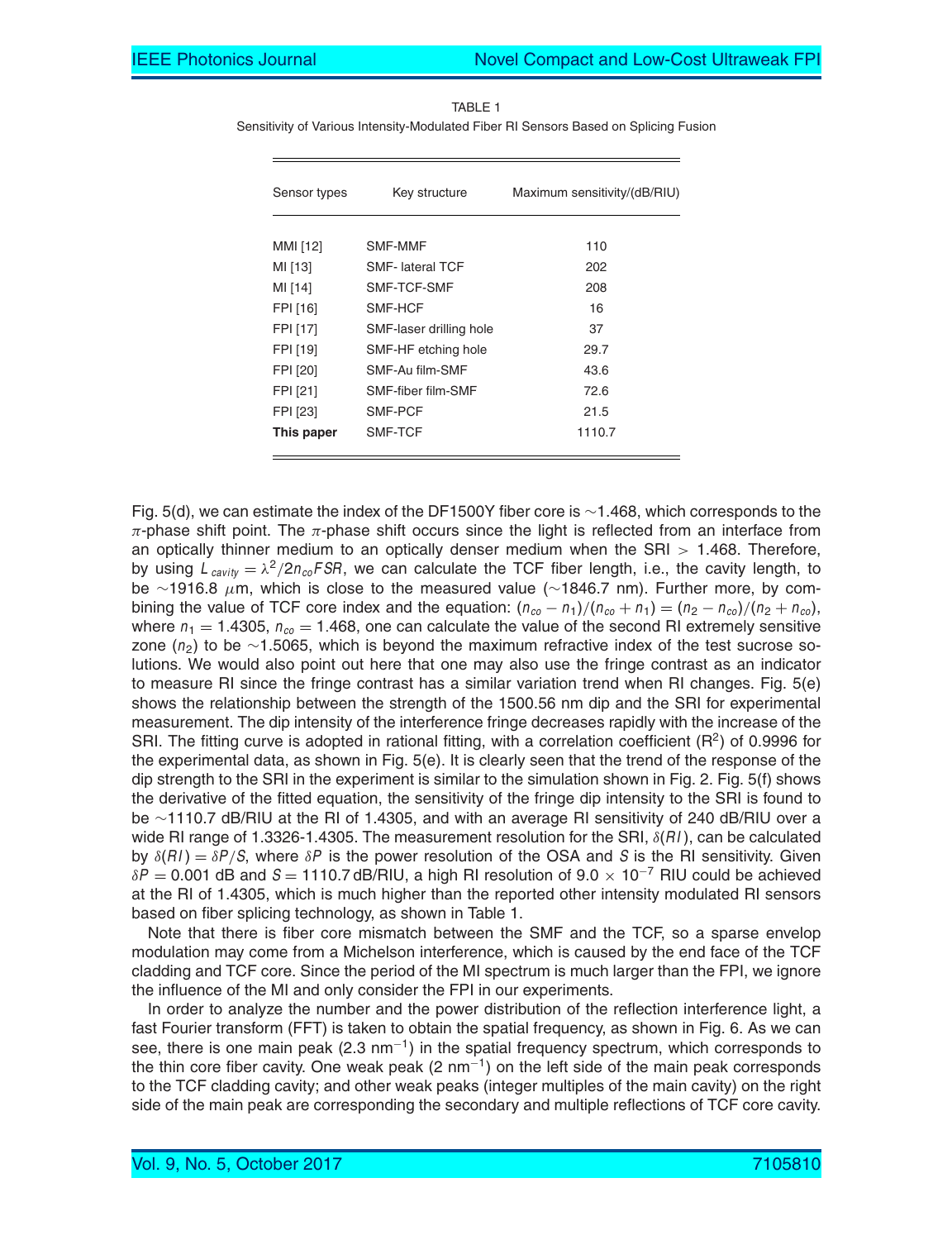

Fig. 6. Measured spatial frequency spectra at different SRI.



Fig. 7. Temperature response of the dip wavelength. Insert: interference spectra under different temperature.

As the diameter of the SMF core is bigger than the TCF, when light goes through the fusion point of the fiber, most of the power will transmit into the TCF core, which acts as the primary cavity. A small portion of the optical power will transmit into the TCF cladding, which acts as a weak cavity. With the SRI increasing from 1.000 to 1.4305, the intensity of all these spatial frequency peaks also increase.

#### **5. Temperature Response**

The temperature response of the sensors was also characterized. The sensor head was placed onto a heater with temperature increasing from 20  $\degree$ C to 70  $\degree$ C. As shown in the insert of Fig. 7, the dip wavelength of reflection interference has an obvious horizontally red shift with the increasing temperature and a linear function is adopted to fitting the wavelength-temperature response with a sensitivity of 10.1 pm/℃. It is noteworthy that the intensity of the spectrum is nearly unchanged, which means that our sensors can achieve the simultaneous measurement of SRI and temperature by monitoring the intensity of the resonance dip and the wavelength of the resonance respectively and thus solve the cross-sensitivity problem between temperature and SRI. As the RI of a liquid is usually temperature dependent, the simultaneous measurement is extremely advantageous [31].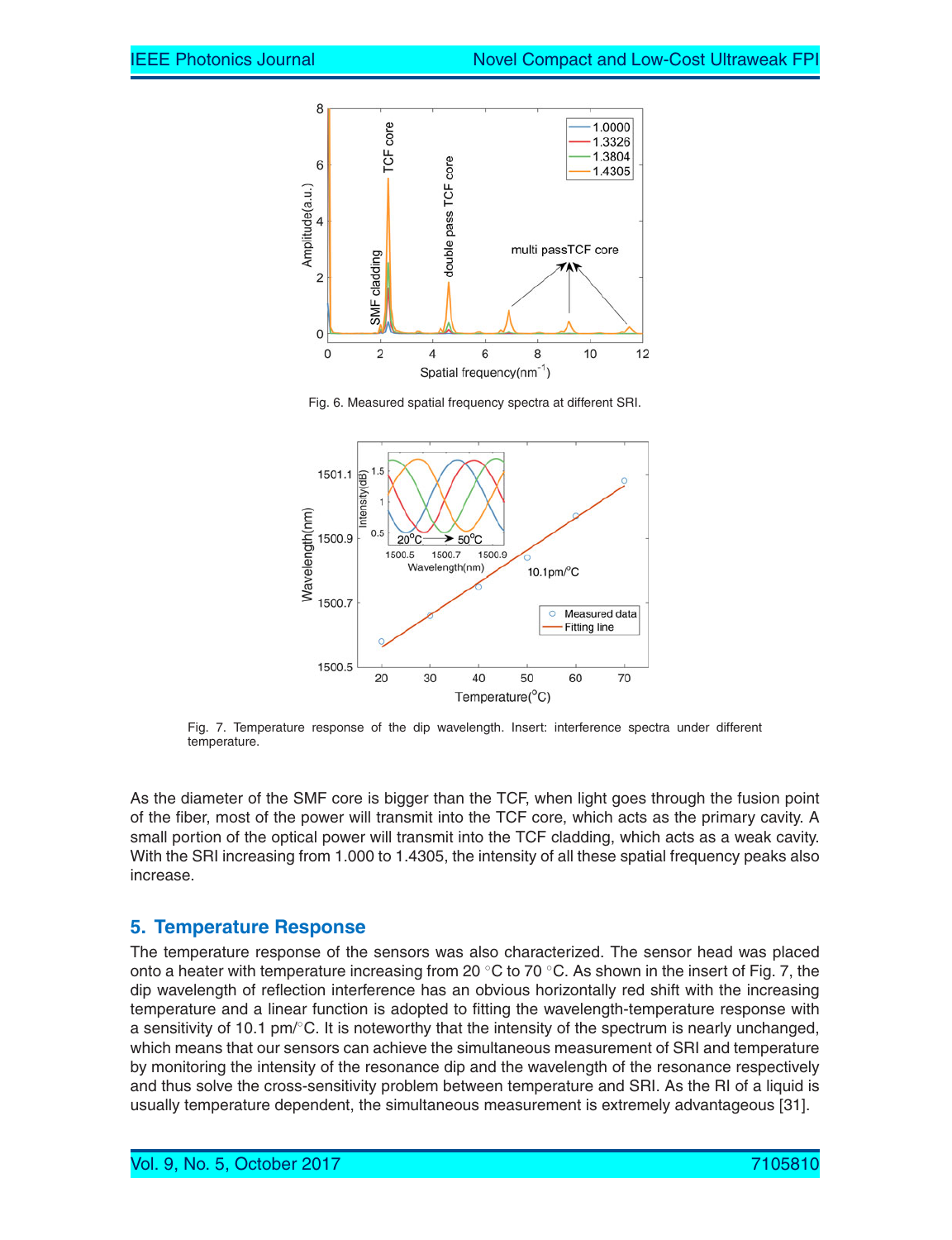#### **6. Conclusions**

In conclusion, a simple, easy to fabricate, compact and low cost FPI is proposed, which is formed by fusing a tiny section of TCF to SMF. Due to the small differential refractive index between the cores of the two fibers, a low fringe contrast ultra-weak intrinsic FPI is obtained in air. For such simple FPI, our investigation also confirms the existing of two ultra-sensitive zones for RI sensing. The measured SRI sensitivity is up to ∼1110.7 dB/RIU at the SRI of 1.4305, which is obviously much higher than those reported intensity-modulated RI sensors based on fiber splicing technology. Moreover, the structure can also be used to monitor temperature with a sensitivity of 10.1 pm/ $^{\circ}$ C, which indicates that it has the capability to measure the SRI and temperature simultaneously. The combination of high sensitivity, simple-structure and the ability to overcome the temperature cross sensitivity problem could make it promising in the field of bio-chemical sensing applications.

#### **References**

- [1] N. Chen, B. Yun, and Y. Cui, "Cladding mode resonances of etch-eroded fiber Bragg grating for ambient refractive index sensing," *Appl. Phys. Lett.*, vol. 88, no. 13, 2006, Art. no. 133902.
- [2] H. J. Patrick, A. D. Kersey, and F. Bucholtz, "Analysis of the response of long period fiber gratings to external index of refraction," *J. Lightw. Technol.*, vol. 16, no. 9, pp. 1606–1612, Sep. 1998.
- [3] P. Bhatia and B. D. Gupta, "Surface-plasmon-resonance-based fiber-optic refractive index sensor: sensitivity enhancement," *Appl. Opt.*, vol. 50, no. 14, pp. 2032–2036, May 2011.
- [4] L. Xu, Y. Li, and B. Li, "Nonadiabatic fiber taper-based Mach-Zehnder interferometer for refractive index sensing," *Appl. Phys. Lett.*, vol. 101, no. 15, 2012, Art. no. 153510.
- [5] C. Wu, Z. Liu, A. P. Zhang, B. O. Guan, and H. Y. Tam, "In-line open-cavity Fabry-Perot interferometer formed by C-shaped fiber fortemperature-insensitive refractive index sensing," *Opt. Exp.*, vol. 22, no. 18, pp. 21757–21766, Sep. 2014.
- [6] Q. Wang and G. Farrell, "All-fiber multimode-interference-based refractometer sensor: Proposal and design," *Opt. Lett.*, vol. 31, no. 3, pp. 317–319, Feb. 2006.
- [7] R. Jha, J. Villatoro, G. Badenes, and V. Pruneri, "Refractometry based on a photonic crystal fiber interferometer," *Opt. Lett.*, vol. 34, no. 5, pp. 617–619, Mar. 2009.
- [8] W. C. Wong, C. C. Chan, L. H. Chen, Z. Q. Tou, and K. C. Leong, "Highly sensitive miniature photonic crystal fiber refractive index sensor based on mode field excitation," *Opt. Lett.*, vol. 36, no. 9, pp. 1731–1733, May 2011.
- [9] K. Milenko *et al.*, "Photonic crystal fiber tip interferometer for refractive index sensing," *Opt. Lett.*, vol. 37, no. 8, pp. 1373–1375, Apr. 2012.
- [10] W. Tingting, G. Yixian, C. Jianhua, and W. Ming, "Wavelength-interrogation Fabry–Perot refractive index sensor based on a sealed in-fiber cavity," *IEEE Photon. Technol. Lett.*, vol. 28, no. 1, pp. 3–6, Jan. 2016.
- [11] X.-G. Li, Y. Zhao, L. Cai, and Q. Wang, "Simultaneous measurement of RI and temperature based on a composite interferometer," *IEEE Photon. Technol. Lett.*, vol. 28, no. 17, pp. 1839–1842, Sep. 2016.
- [12] Y. Zhao, F. Xia, and J. Li, "Sensitivity-enhanced photonic crystal fiber refractive index sensor with two waist-broadened tapers," *J. Lightw. Technol.*, vol. 34, no. 4, pp. 1373–1379, Feb. 2016.
- [13] T. Wieduwilt, J. Dellith, F. Talkenberg, H. Bartelt, and M. A. Schmidt, "Reflectivity enhanced refractive index sensor based on a fiber-integrated Fabry-Perot microresonator," *Opt. Exp.*, vol. 22, no. 21, pp. 25333–25346, Oct. 2014.
- [14] Y. Wang, D. N. Wang, M. W. Yang, W. Hong, and P. X. Lu, "Refractive index sensor based on a microhole in single-mode fiber created by the use of femtosecond laser micromachining," *Opt. Lett.*, vol. 34, no. 21, pp. 3328–3330, Nov. 2009.
- [15] S. Silva, O. Frazão, J. L. Santos, and F. X. Malcata, "A reflective optical fiber refractometer based on multimode interference," *Sens. Actuators B: Chem.*, vol. 161, no. 1, pp. 88–92, 2012.
- [16] J. Zhou *et al.*, "Intensity modulated refractive index sensor based on optical fiber Michelson interferometer," *Sens. Actuators B: Chem.*, vol. 208, pp. 315–319, 2015.
- [17] Z. Li *et al.*, "Temperature-insensitive refractive index sensor based on in-fiber Michelson interferometer," *Sens. Actuators B: Chem.*, vol. 199, pp. 31–35, 2014.
- [18] S. F. O. Silva, "Optical fiber refractometer based on a Fabry-Pérot interferometer," Opt. Eng., vol. 47, no. 5, 2008, Art. no. 054403.
- [19] H. Y. Choi, G. Mudhana, K. S. Park, U. C. Paek, and B. H. Lee, "Cross-talk free and ultra-compact fiber optic sensor for simultaneous measurement of temperature and refractive index," *Opt. Exp.*, vol. 18, no. 1, pp. 141–149, Jan. 2010.
- [20] Z. L. Ran, Y. J. Rao, W. J. Liu, X. Liao, and K. S. Chiang, "Laser-micromachined Fabry-Perot optical fiber tip sensor for high-resolution temperature-independent measurement of refractive index," *Opt. Exp.*, vol. 16, no. 3, pp. 2252–2263, Feb. 2008.
- [21] Y.-J. Rao, M. Deng, D.-W. Duan, and T. Zhu, "In-line fiber Fabry-Perot refractive-index tip sensor based on endlessly photonic crystal fiber," *Sens. Actuators A: Phys.*, vol. 148, no. 1, pp. 33–38, 2008.
- [22] Y. Ma *et al.*, "Temperature-independent refractive index measurement based on Fabry-Perot fiber tip sensor modulated by Fresnel reflection," *Chin. Opt. Lett.*, vol. 10, no. 5, May 2012, Art. no. 050603.
- [23] C.-L. Lee, J.-M. Hsu, J.-S. Horng, W.-Y. Sung, and C.-M. Li, "Microcavity fiber fabry-pérot interferometer with an embedded golden thin film," *IEEE Photon. Technol. Lett.*, vol. 25, no. 9, pp. 833–836, May 2013.
- [24] D. Wu, T. Zhu, G. Y. Wang, J. Y. Fu, X. G. Lin, and G. L. Gou, "Intrinsic fiber-optic Fabry-Perot interferometer based on arc discharge and single-mode fiber," *Appl. Opt.*, vol. 52, no. 12, pp. 2670–2675, Apr. 2013.